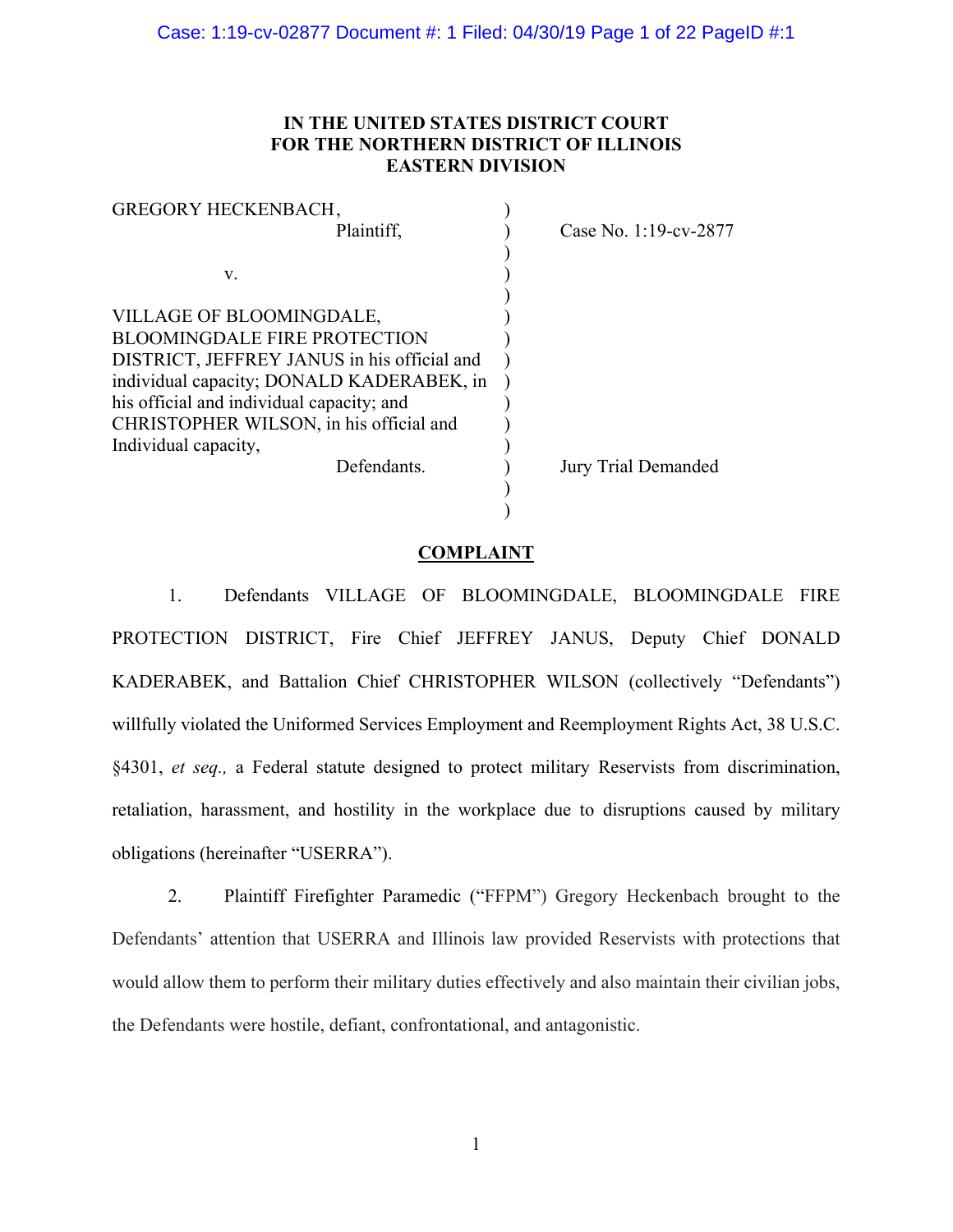#### Case: 1:19-cv-02877 Document #: 1 Filed: 04/30/19 Page 2 of 22 PageID #:2

3. Some went so far as to corner FFPM Heckenbach at work, physically tower over him, accuse him of being insubordinate, berate him as a "little f\*\*\*ing pimp," belittle him by screaming "we're tired of your s\*\*t," "tired of your f\*\*\*ing around," and telling him that his "little f\*\*\*ing games are going to stop."

4. The Defendants' response to FFPM's Heckenbach's efforts to balance his duties in serving his country and the Department is precisely the type of conduct USERRA and the Illinois laws designed to protect servicemembers' rights were created to prevent.

5. Defendants also repeatedly and continue to violate the Illinois law designed to ensure public employees do not take a cut in pay due to their military obligations, namely, the Illinois Military Leave of Absence Act, 5 ILCS 325/1 (hereinafter "IMLOAA"). 1

6. When FFPM Heckenbach sought to stop the discrimination, retaliation, hostility, and wrongful withholding of taxpayer dollars, Defendants not only willfully refused to comply with the law, but the harassment also increased so much so that the Defendants went outside the workplace and made a series of false and misleading statements to FFPM Heckenbach's superiors in the Army Reserve designed to damage his otherwise excellent reputation as a professional career Soldier, falsely calling him a "problem," "disobedient," "late," "insubordinate," that he "has a

 $\overline{a}$ 

<sup>1</sup> On January 1, 2019, Illinois enacted the Illinois Service Member Employment and Reemployment Rights Act (ISERRA). In enacting ISERRA, the legislature streamlined the various job-related protections afforded to Illinois service members by consolidating those protections into the ISERRA statute and repealing the state's *Military Leave of Absence Act, Public Employee Armed Services Rights Act, Municipal Employees Military Active Duty Act,* and *Local Government Employees Benefits Continuation Act*. (defining differential compensation as pay due when the employee's *daily rate* of compensation for military service is less than his or her daily rate of compensation as a public employee." 330 ILCS 61/1-10) (emphasis added). The Illinois General Assembly recently reaffirmed Illinois policy to "ensure public entities are model employers of reserve components," and that the ISERRA "shall be liberally construed so as to effectuate the purposes and provides of this Act for the benefit of the service member who has set aside civilian pursuits to serve his or her country." 330 ILCS 61/1-5 (1)(D) and (3).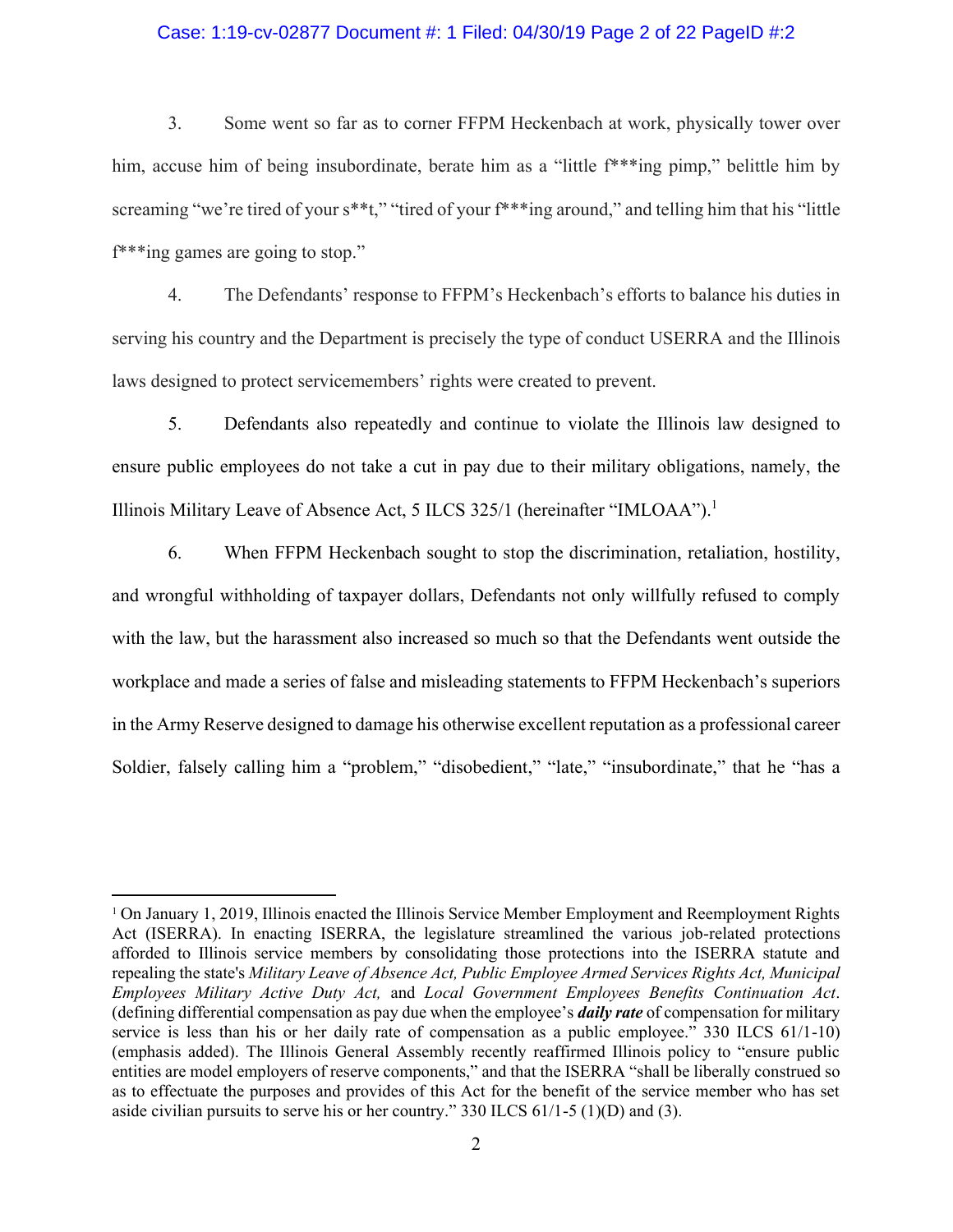## Case: 1:19-cv-02877 Document #: 1 Filed: 04/30/19 Page 3 of 22 PageID #:3

M.O.," was "dishonest," and that the Defendants were going to "discipline him," all of which constitute defamation *per se*.

7. FFPM Heckenbach attempted several times to resolve these issues short of litigation, through presenting the law to Defendants, his union, through the Illinois Attorney General, and three times through pre-filing attempts in which he asked Defendants only to comply with the law, nothing more.

8. In response to his pre-filing attempts to resolve the matter, Defendants continued to disparage FFPM Heckenbach's professionalism by perpetuating falsehoods, which gave rise to this Complaint.

9. FFPM Heckenbach respectfully seeks back pay, compensation for personal and vacation days used for military duty, interest, compensatory damages, liquated damages, attorneys' fees, and costs of suit.

## **NATURE OF THE CASE**

10. In addition to serving the Village of Bloomingdale, Illinois as a Firefighter and Paramedic, FFPM Heckenbach is also a Staff Sergeant (E-6) in the United States Army Reserve.

11. Mobilized from his civilian public employment to active duty in the Army where he was assigned to guard dangerous international terrorists during their prosecutions at Guantanamo Bay, Cuba, Defendants willfully refused to pay him what the law requires for public employees called to active duty.

12. Upon return from mobilization, Defendants ordered FFPM Heckenbach to perform nine days of civilian work, but refused to fully compensate him.

13. Defendants also refused to grant FFPM Heckenbach military leave for weekend drills (Reserve duty one weekend per month, scheduled one year in advance) and periodic Army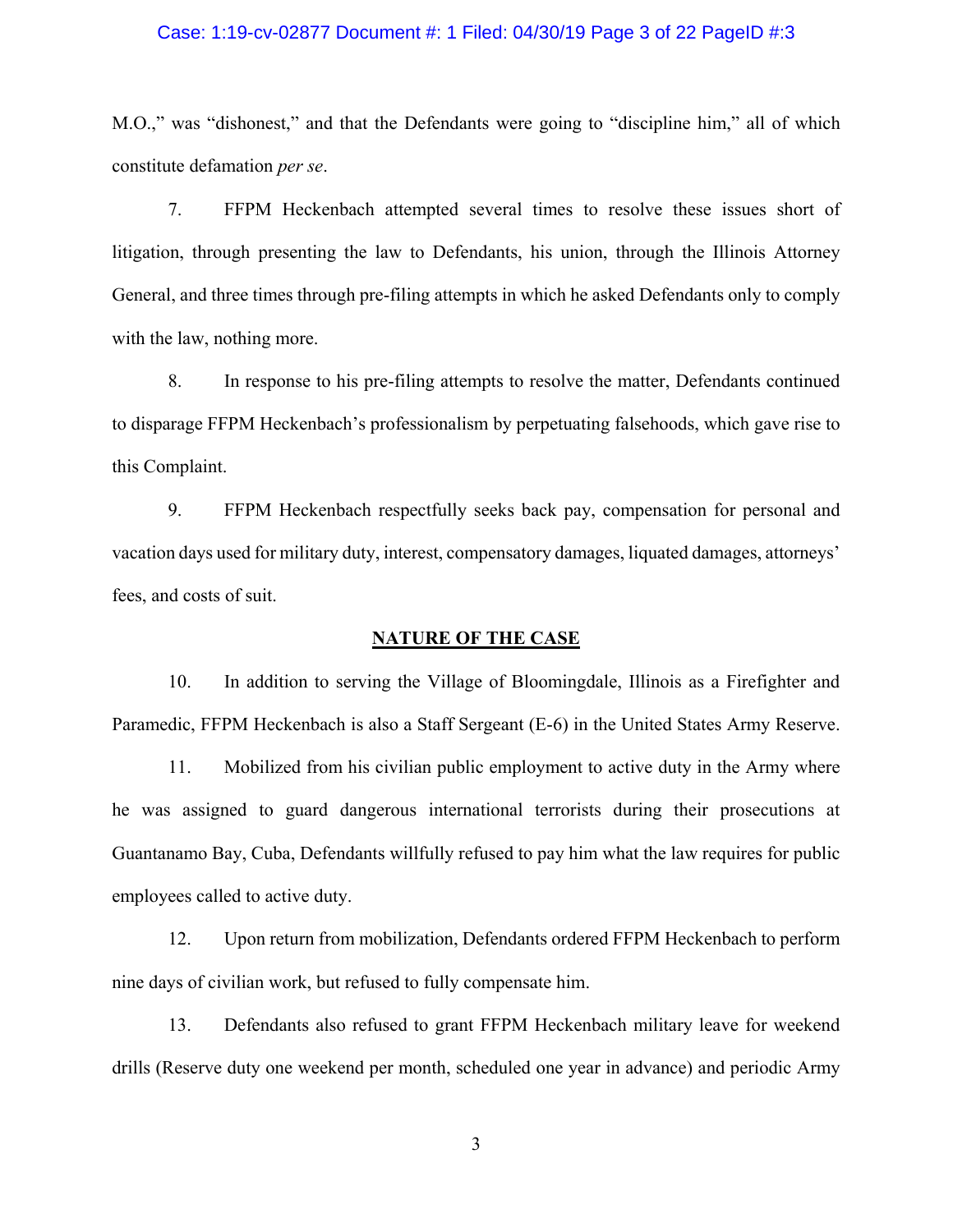## Case: 1:19-cv-02877 Document #: 1 Filed: 04/30/19 Page 4 of 22 PageID #:4

Reserve training (two weeks annual summer training), compelling him to take vacation and personal days, or arrange for another firefighter to cover his shift.

14. When FFPM Heckenbach sought compliance with Federal and state law, Defendants began a series of increasingly more severe reprisals, motivated by anti-military animus, by requiring unrealistic amounts of advance notice, substantial paperwork, pay stubs, leave forms, shifting sands requirements for monthly weekend Reserve duty schedules, all while having FFPM Heckenbach's annual Army Reserve schedule for the year ahead of time.

15. None of Defendants' demands was authorized or required by law.

16. This discrimination and retaliation resulted in a hostile work environment where harassment, derision, and marginalization of FFPM Heckenbach was authorized and encouraged.

17. Defendants went so far to repeatedly contact FFPM Heckenbach's military command and falsely spread information that he was disobedient, less than truthful, failed to follow procedure, had an "M.O.," and that he would be disciplined for not turning in departmentally-required paperwork.

18. Defendants cornered Plaintiff at work, screamed at him, physically towered over him, and called him a "little  $f^{**}$ "ing pimp" so loudly that the entire firehouse heard the screaming.

19. The hostile and harassing work environment, motivated by anti-military animus, did not stop; rather, it increased, with additional paperwork requirements, refusals to grant military leave, and labeling FFPM Heckenbach as a "problem-child," which resulted in his becoming ostracized and not trusted as a team player, something that can prove fatal for a firefighter.

20. FFPM Heckenbach asks the Court to direct Defendants to pay him only what the law requires, stop the discrimination, end the retaliation and harassment, and compensate him for the workplace abuse and their having defamed and damaged his excellent reputation as a career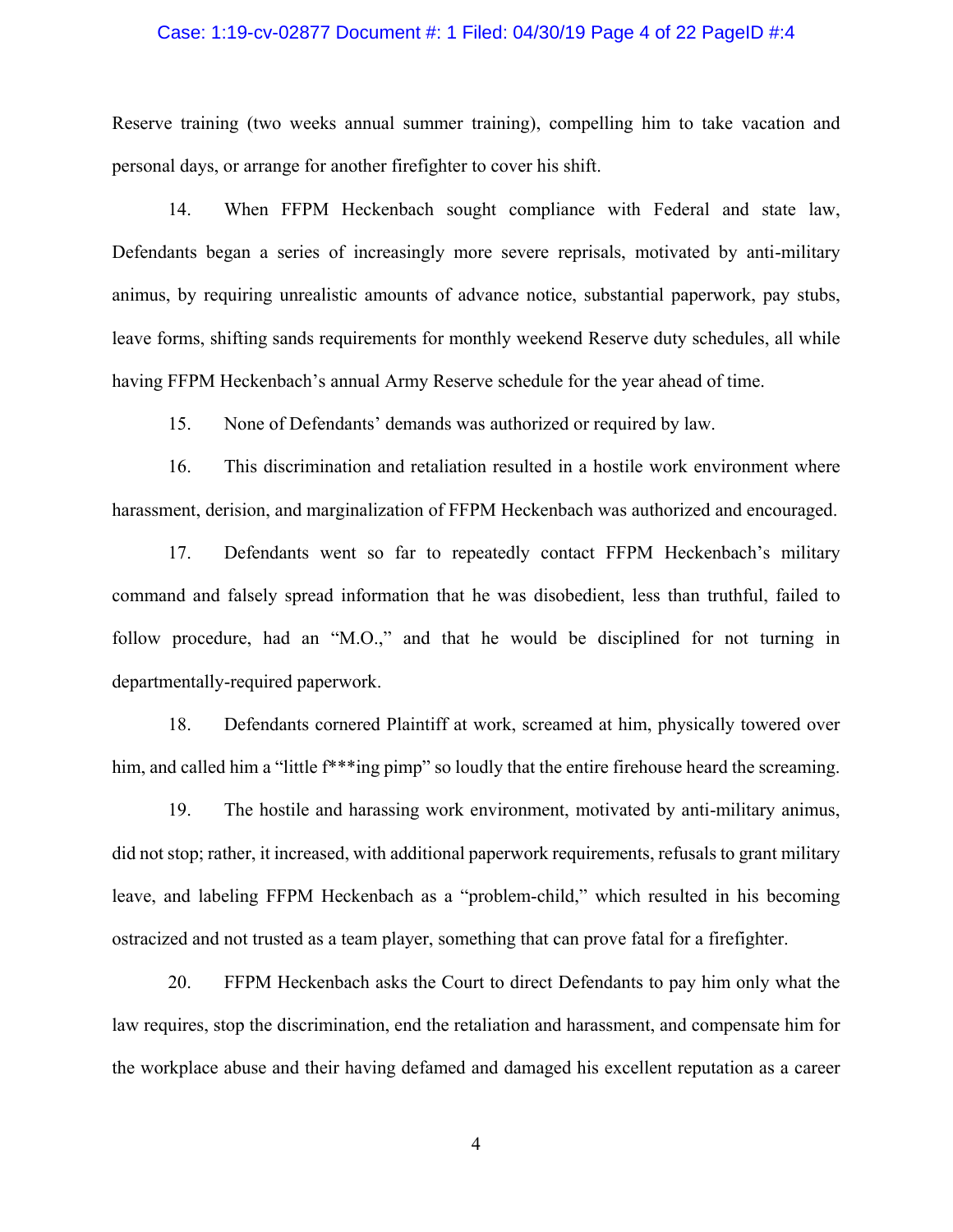#### Case: 1:19-cv-02877 Document #: 1 Filed: 04/30/19 Page 5 of 22 PageID #:5

non-commissioned officer in the United States Army Reserve and professional firefighter and paramedic.

## **JURISDICTION AND VENUE**

21. This Court has jurisdiction pursuant to 38 U.S.C. § 4311 and 4323(b), and 28 U.S.C. § 1331 (Federal question). This Court has supplemental jurisdiction over the state law claims pursuant to 28 U.S.C. § 1367 as they are part of the same case or controversy as the Federal claims.

22. Venue is proper in this judicial district under 28 U.S.C. §1391(b) and (c) because Plaintiff and all Defendants either reside in this district or have their principal place of business in this district, and all events giving rise to Plaintiff's claims occurred within this district.

#### **THE PARTIES**

23. FFPM Heckenbach is an adult individual citizen of the United States, residing in Elgin, Illinois.

24. Since 2006, FFPM Heckenbach has been employed by the Village of Bloomingdale through its Fire Protection District 1.

25. FFPM Heckenbach is also a non-commissioned officer in the United States Army Reserve.

26. Presently holding the rank of Staff Sergeant (E-6), the Army has awarded him the Army Overseas Ribbon, Army Service Ribbon, Army NCO Professional Development Ribbon, Armed Forces Reserve Medal, Outstanding Volunteer Service Medal, the Global War on Terror Service Medal, the Global War on Terror Expeditionary Medal, National Defense Medal, the Good Conduct Medal, Army Achievement Medal, and the Army Commendation Medal.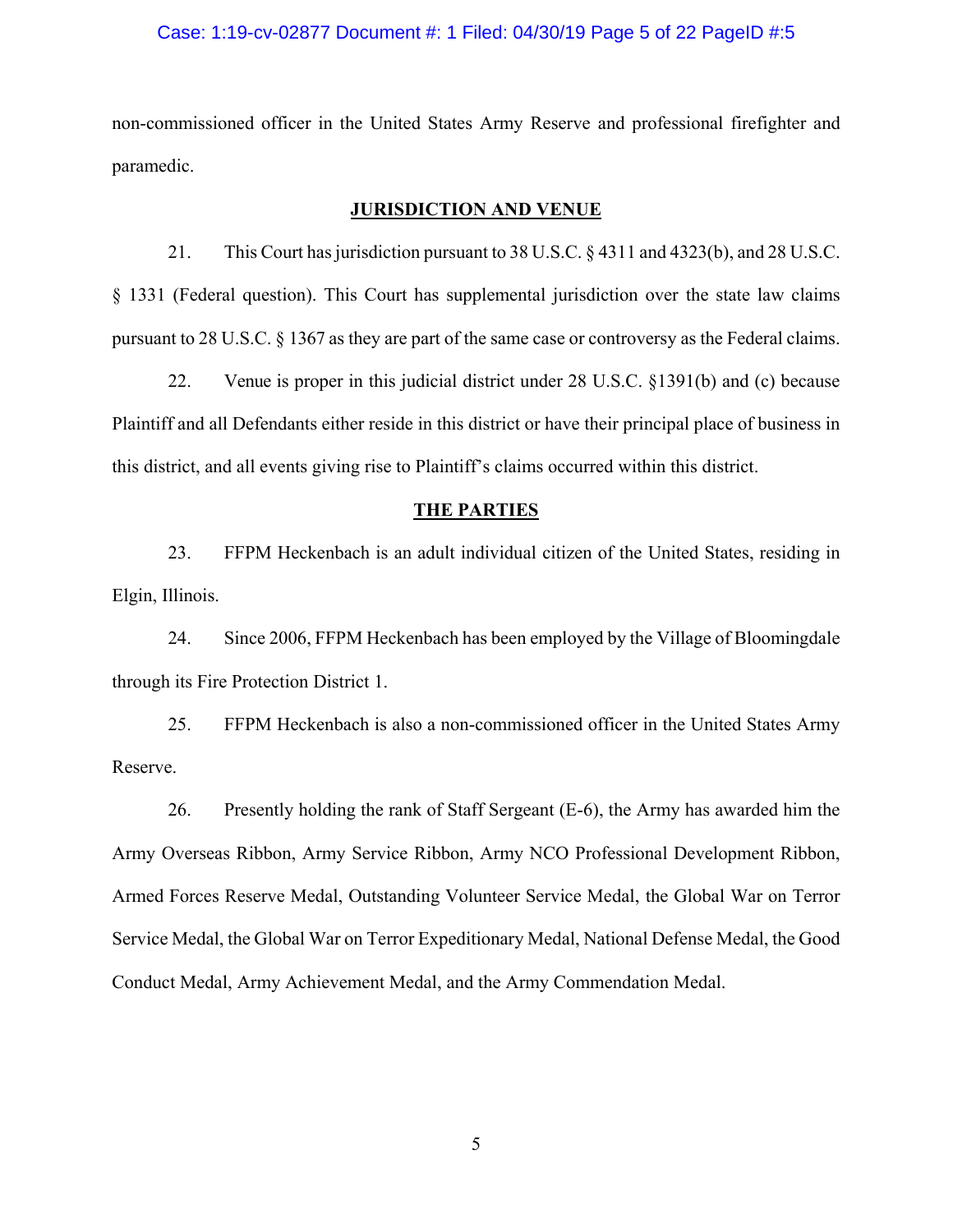#### Case: 1:19-cv-02877 Document #: 1 Filed: 04/30/19 Page 6 of 22 PageID #:6

27. Defendant VILLAGE OF BLOOMINGDALE is a municipality incorporated under the laws of the state of Illinois. The Village administers itself through its departments, one of which is Fire Protection District 1.

28. Defendant JEFFREY JANUS is Bloomingdale Fire Protection District 1's Fire Chief who oversees all operations of the Bloomingdale Fire Protection District 1.

29. Defendant DONALD KADERBEK was Bloomingdale Fire Protection District 1's Deputy Chief who supervised the District's Battalion Chiefs and was responsible for communications between the Battalion Chiefs and the Fire Chief.

30. Defendant CHRISTOPHER WILSON is a Battalion Chief with Bloomingdale Fire Protection District #1 and Firefighter Heckenbach's direct supervisor.

# **STATEMENT OF FACTS**

31. The Bloomingdale Fire Protection District 1, like most fire departments, operates a shift schedule of 24 hours on duty followed by 48 hours off duty.

32. Since joining the Bloomingdale Fire Protection District 1, FFPM Heckenbach has obtained certifications in the Firefighter III Course, Firefighter Rescue Technician, Vehicle Machine Operator, Vehicle Machinery Technician, and Fire Investigator.

33. FFPM Heckenbach served on the Fire Investigation and Hazmat Team, and is currently the Coordinator for the District's Honor Guard and a member of the Water Rescue Team.

34. During his service with the Bloomingdale Fire Protection District 1, he was awarded with a Company Citation for Meritorious Service performed during a fire in 2009, and also received a Certificate of Excellence in Collaborative Care from Amita Health for services provided during an EMS call in 2016.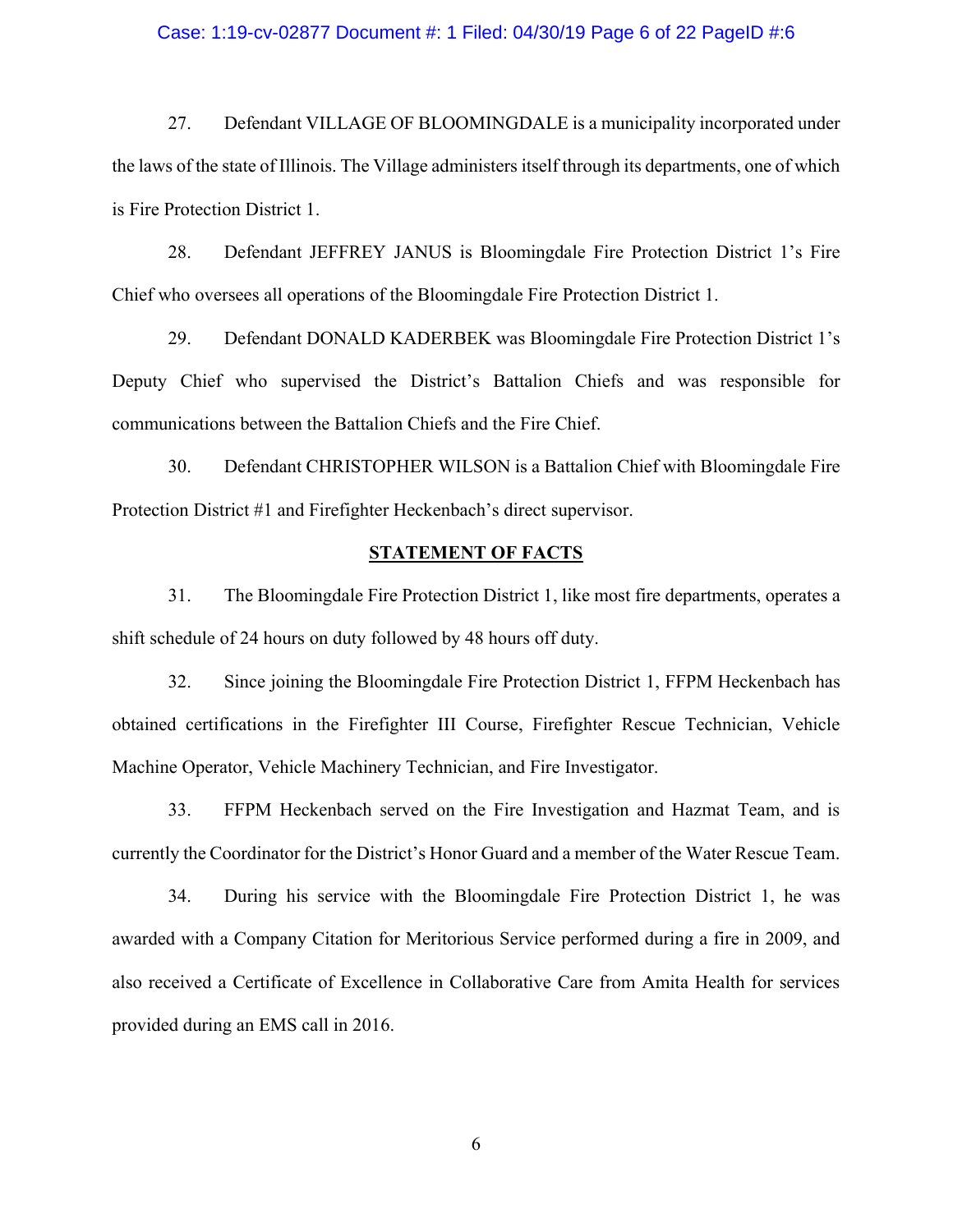## Case: 1:19-cv-02877 Document #: 1 Filed: 04/30/19 Page 7 of 22 PageID #:7

35. FFPM Heckenbach has satisfactorily performed his duties with Bloomingdale Fire Protection District 1.

36. As a member of the Army Reserve, FFPM Heckenbach is required to participate in monthly (one weekend) and annual training (two weeks usually during summer).

37. As a result of the needs of his military unit, and his rank as a non-commissioned officer, FFPM Heckenbach is from time-to-time required to perform additional military duties, often with short notice from his Army Reserve unit, beyond those stated in paragraph 36.

38. Between October 2014 and September 2015, FFPM Heckenbach served on active duty in response to Federal mobilization orders to Guantanamo Bay, Cuba supporting *Operation Enduring Freedom*.

39. Upon returning to civilian work in September 2015, FFPM Heckenbach worked nine days.

40. Defendants initially refused to compensate him fully for his work for those nine days.

41. Defendant CHRISTOPHER WILSON scoffed that FFPM Heckenbach's nine days of duty were "voluntary" and thus not deserving of compensation.

42. Defendants only agreed to pay FFPM Heckenbach after he asserted his rights as a service member.

43. At all times relevant, Defendants were aware that FFPM Heckenbach served in the United States Army Reserve, had "drill weekends" once per month (otherwise known as "Battle Assemblies" or "Multiple Unit Training Assemblies," or "MUTAs"), had two weeks of annual training in the summer, and was subject to mobilization to active duty.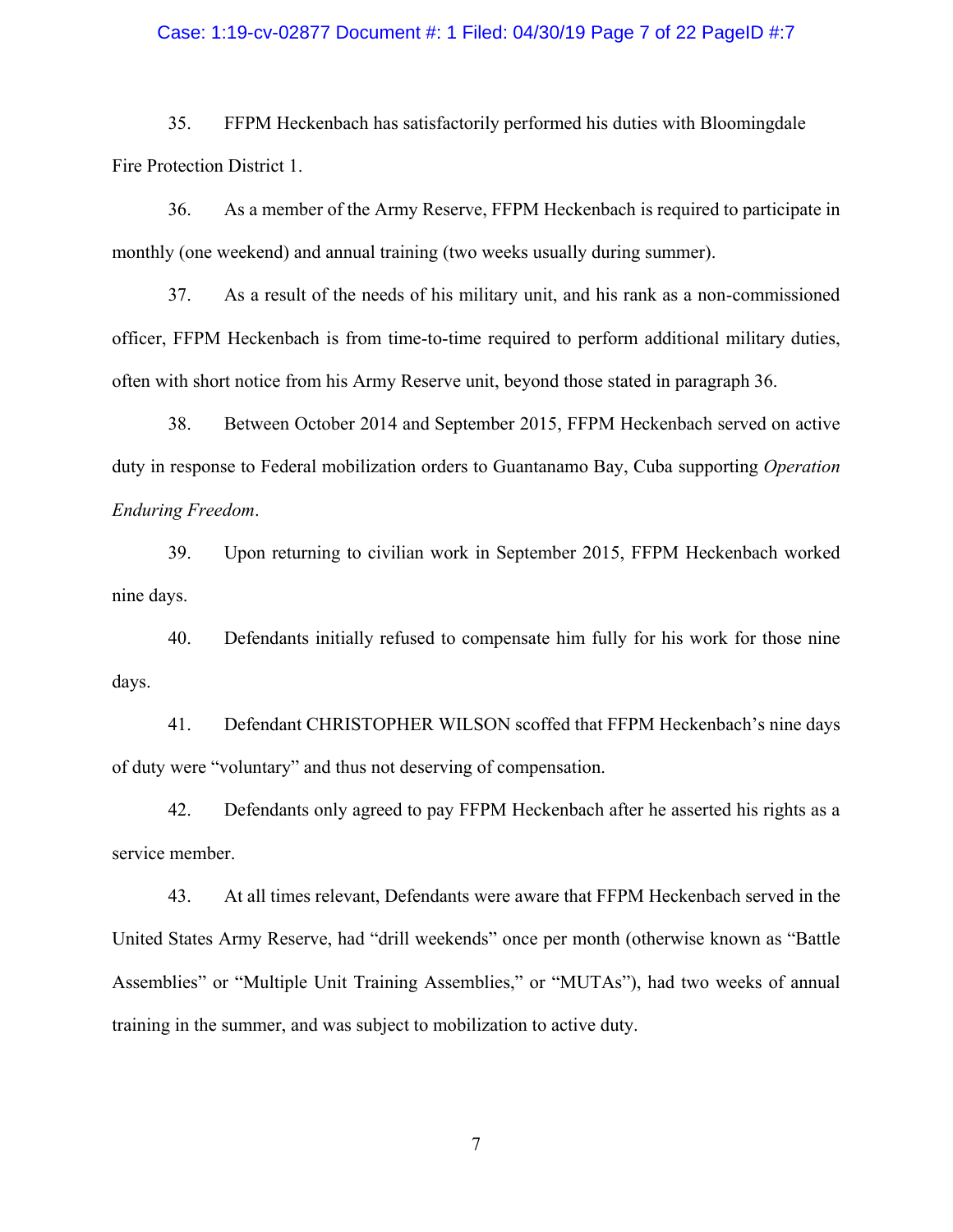## Case: 1:19-cv-02877 Document #: 1 Filed: 04/30/19 Page 8 of 22 PageID #:8

44. The Army Reserve publishes its training schedule such that Soldiers assigned to each unit know which weekend during each month requires attendance at drill.

45. The training schedule is issued so that Soldiers know their monthly Battle Assembly weekend one year in advance.

46. FFPM Heckenbach provided Defendants with his annual Reserve Battle Assembly weekend drill schedule.

47. Defendants knew of each of FFPM Heckenbach's monthly drill weekends.

48. In February 2016, Defendants began to chastise, ridicule, and accuse FFPM Heckenbach of being less than candid about military duties.

49. Defendants began a series of increasingly more severe accusations that FFPM Heckenbach was not providing sufficient information or notice of military duties in a timely fashion.

50. At all times relevant, Defendants had no formal military leave policy.

51. Defendants to this date have no formal military leave policy.

52. Between August 2012 and October 2014, Defendants compelled FFPM Heckenbach to use personal vacation days, find another firefighter to cover his shift (trade), and use "Kelly" days to cover all military leave. (A "Kelly" day is a day off given to a municipal firefighter to reduce their hours worked in a pay period, which would otherwise lead to excess amounts of money spent on overtime.).

53. Requiring FFPM Heckenbach to use personal, vacation, trade shifts, and use "Kelly" days was unlawful in violation of USERRA, in that it violated the provision stating that a USERRA-protected employee "shall not be denied … any benefit of employment by an employer on the basis of that employee's military service." 38 U.S.C. § 4311 (a).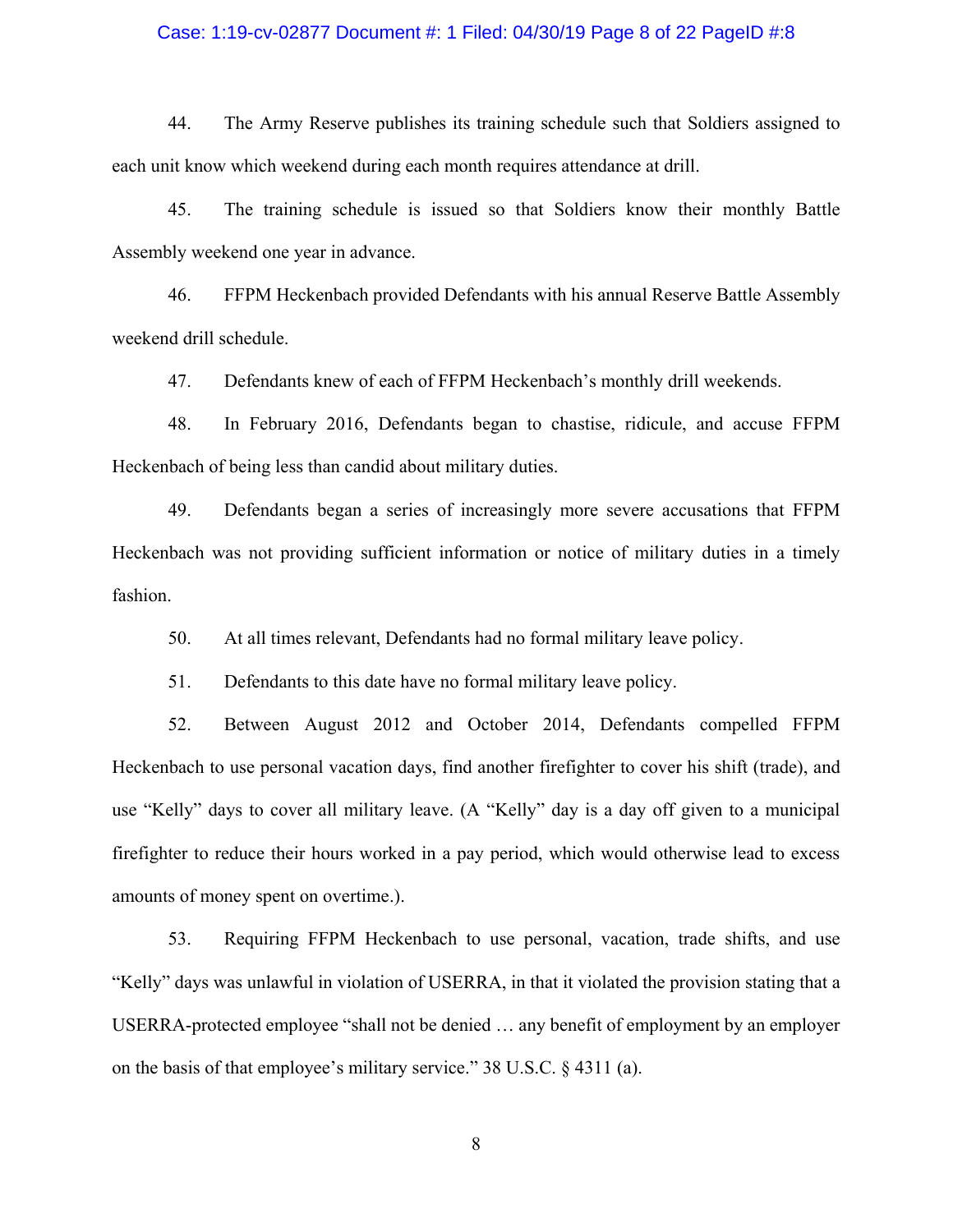## Case: 1:19-cv-02877 Document #: 1 Filed: 04/30/19 Page 9 of 22 PageID #:9

54. Between November 2015 and March 2017, FFPM Heckenbach used his personal vacation days to cover weekend drills.

55. FFPM Heckenbach used a total of 20 Vacation days between 2012 and 2017, resulting in a loss of \$15,936.48 in accrued vacation wages.

56. Refusing to accept FFPM Heckenbach's annual drill weekend schedule, Defendants, motivated by anti-military animus, pressed FFPM Heckenbach between 2016 and the present for his monthly Leave and Earnings Statements (military pay voucher), Defense Finance and Accounting Service records (centralized military paymaster records), orders from his US Army Reserve Unit (orders are not given for monthly drills), an "employer letter," (a request to the Reserve command to verify military duty), a Departmental leave slip, pre-deployment checklists (medical, dental, personnel, legal, life insurance, pay, and related requirements before a Soldier can deploy which are not required for monthly drills or annual summer training), Battle Assembly schedule (monthly weekend drills when the annual schedule had been previously provided), and other documentation, none of which is required by law.

57. These unrequired and increasingly more detailed, demanding, and changing requirements were motivated by anti-military animus, discrimination, retaliation, and contributed to the hostile and harassing work environment and defamed FFPM Heckenbach as deceitful, disobedient, insubordinate – all the contrary to traits respected as a Soldier and a professional firefighter and paramedic.

58. At various times, Defendant JEFFREY JANUS refused to approve military leave without copies of military orders or FFPM Heckenbach's Leave and Earnings Statements from the US Army Reserve.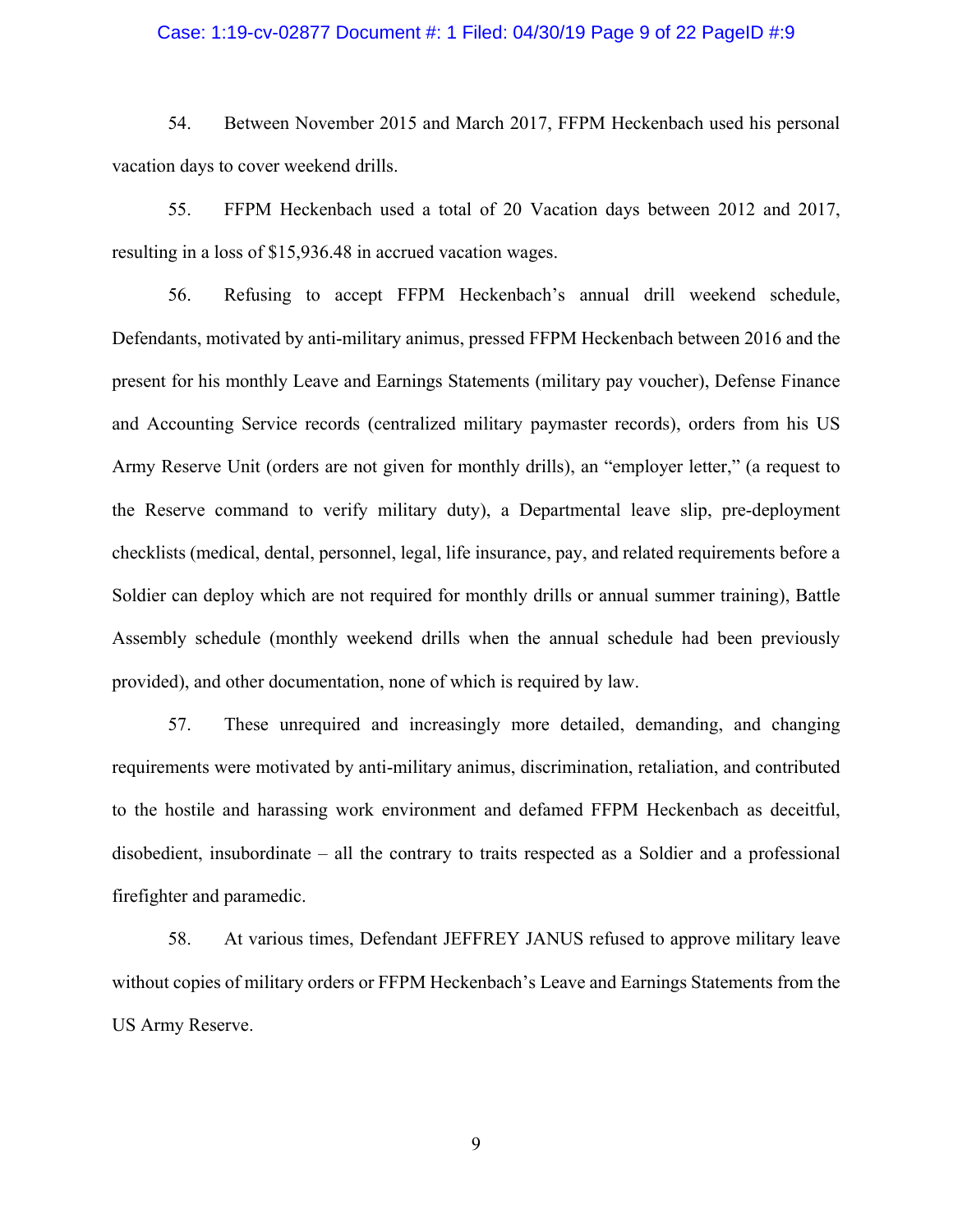## Case: 1:19-cv-02877 Document #: 1 Filed: 04/30/19 Page 10 of 22 PageID #:10

59. Motivated by anti-military animus, Defendant JEFFREY JANUS told one Bloomindale Fire Protection District Officer to "keep an eye on" FFPM Heckenbach, which was unfounded and designed to ostracize him from other personnel and defame his reputation within the Fire Protection District.

60. Defendants' actions in March 2017 provide a representative example of the monthly ongoing violations of Federal and state law by Defendants.

61. In March 2017, Defendant JEFFREY JANUS stated that he could only approve military leave upon receipt of orders signed by the President of the United States.

62. The President of the United States does not sign orders for Army Reserve monthly battle assemblies or annual summer training.

63. Defendant JEFFREY JANUS's statement was misleading and in violation of USERRA and the IMLOAA.

64. In March 2017, Defendant JEFFREY JANUS stated that he needed 30 days advance notice before he could lawfully approve any military leave.

65. Defendant JEFFREY JANUS's statement was misleading and in violation of USERRA and the IMLOAA.

66. In March 2017, Defendant JEFFREY JANUS stated that he could call FFPM Heckenbach's military command any time he wanted to state he was needed at work.

67. Defendant JEFFREY JANUS's statement was misleading and in violation of USERRA and the IMLOAA.

68. In March 2017, Defendant CHRISTOPHER WILSON informed FFPM Heckenbach that his military leave would be granted, but unpaid.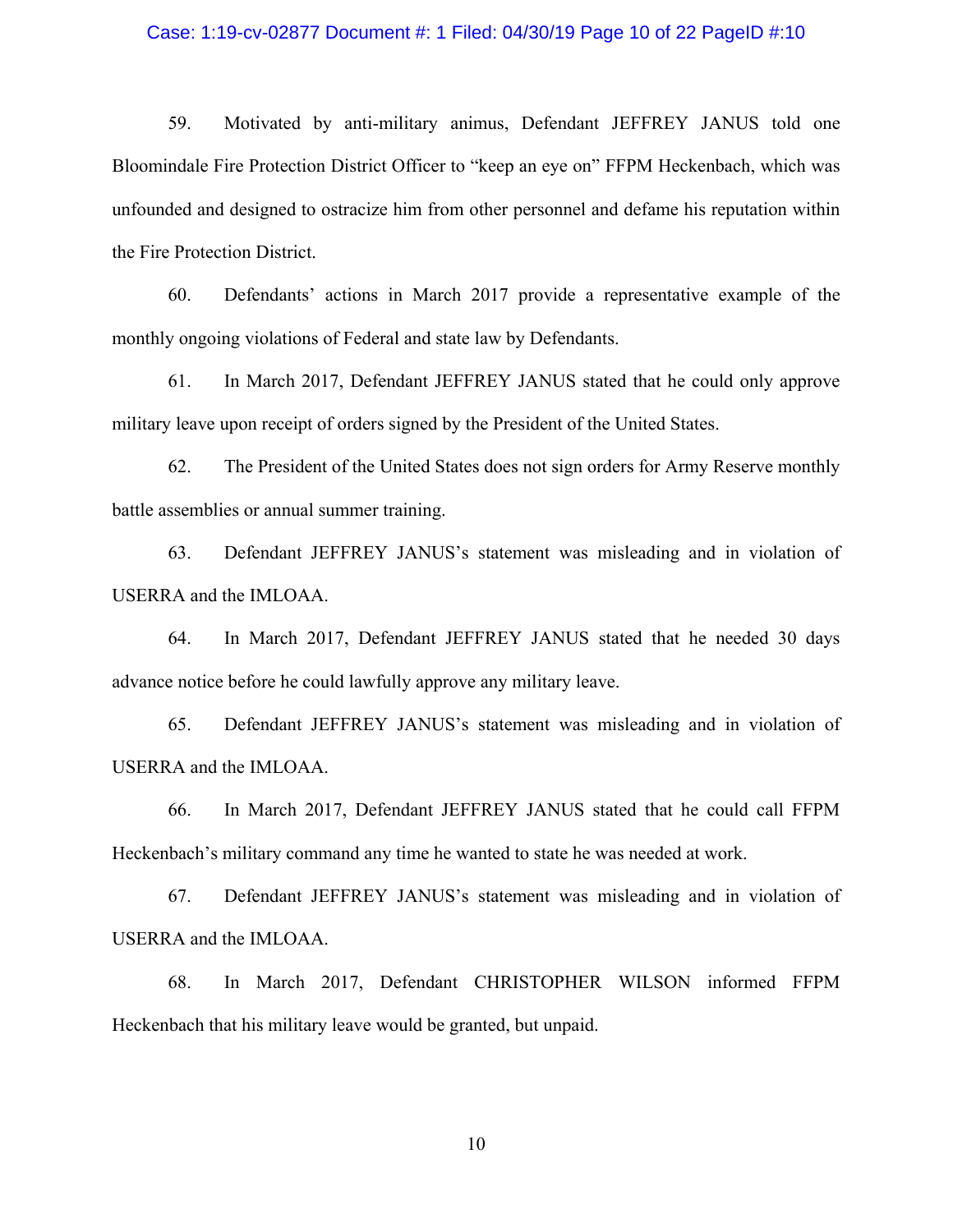## Case: 1:19-cv-02877 Document #: 1 Filed: 04/30/19 Page 11 of 22 PageID #:11

69. Defendant CHRISTOPHER WILSON's statement was misleading and in violation of USERRA and the IMLOAA.

70. As a result, FFPM Heckenbach took a personal vacation day to cover his March 2017 drill weekend so that he could be paid.

71. Recognizing that the Defendants had no military leave policy, and that no other Reservists experienced such intense, increasing, and changing demands from their civilian employers, FFPM Heckenbach provided the law concerning notice of military duty, that prohibits discrimination based on military status, that public employees may take military leave rather than personal leave for military duty, be paid civilian salary for annual military training, and differential pay for Battle Assemblies and other training requirements.

72. But, April 2017 provides another representative example of the Defendants' unwillingness to comply with the law, anti-military animus, and continued unlawful conduct.

73. In April 2017, FFPM Heckenbach submitted paperwork requesting military leave for annual summer training.

74. In response, Defendant JEFFREY JANUS stated that he was not able to pay FFPM Heckenbach unless he found a trade to cover his shifts.

75. Defendant JEFFREY JANUS's statement was misleading and in violation of USERRA and the IMLOAA.

76. In April 2017, Defendant JEFFREY JANUS stated that the District would pay FFPM Heckenbach's civilian salary only if he forwarded his base military pay to the District and arranged his own time off for dill weekends.

77. Defendant JEFFREY JANUS's statement was misleading and in violation of USERRA and the IMLOAA.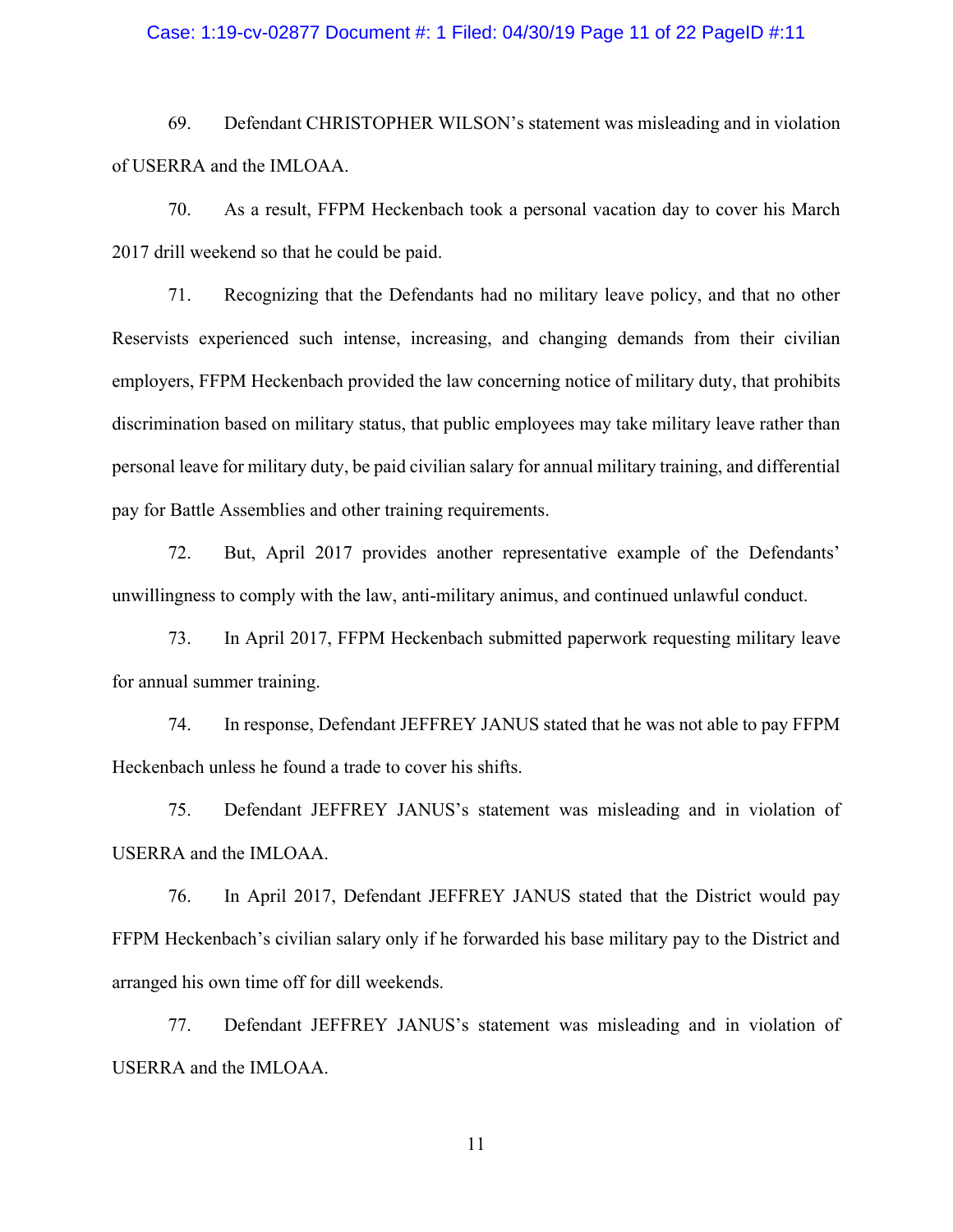## Case: 1:19-cv-02877 Document #: 1 Filed: 04/30/19 Page 12 of 22 PageID #:12

78. For his annual military training in 2017, Defendants failed to fully compensate FFPM Heckenbach his full civilian pay as required by law.

79. Recognizing that the anti-military animus and non-compliance with the law continued, in June 2017, FFPM Heckenbach filed a "Request for Assistance" through the Illinois Attorney General's Military & Veteran's Rights Bureau.

80. FFPM Heckenbach requested confirmation of the Federal and state law, including the forfeiture of his military pay for Battle Assembly weekends and annual training and relief from the onerous and unlawful documentary requirements insisted upon by Defendants.

81. The Illinois Attorney General confirmed Defendants' duties under USERRA and IMLOAA were consistent with FFPM Heckenbach's representations to the Department.

82. However, in January 2018, Defendants, motivated by anti-military animus, contacted FFPM Heckenbach's military chain-of-command and made material misrepresentations about his professions (firefighter and Soldier).

83. Defendant DONALD KADERABEK wrote to representatives of the US Army Reserve: "This in regards to the constant lack of notice from Sergeant Heckenbach's request for military leave from BFPD."

84. Defendant DONALD KADERABEK stated to representatives of the US Army Reserve, "If he continues to do so, then discipline will follow."

85. Defendant CHRISTOPHER WILSON wrote in several texts to FFPM Heckenbach's military chain of command, that he was "Trying to light a fire under his a\*\*," "The pattern is blatant on his submission times," "he thinks last minute notifications to the fire department are okay," and "This is his M.O.," all of which were false and denigrating FFPM Heckenbach's professional reputation as a Soldier and firefighter paramedic.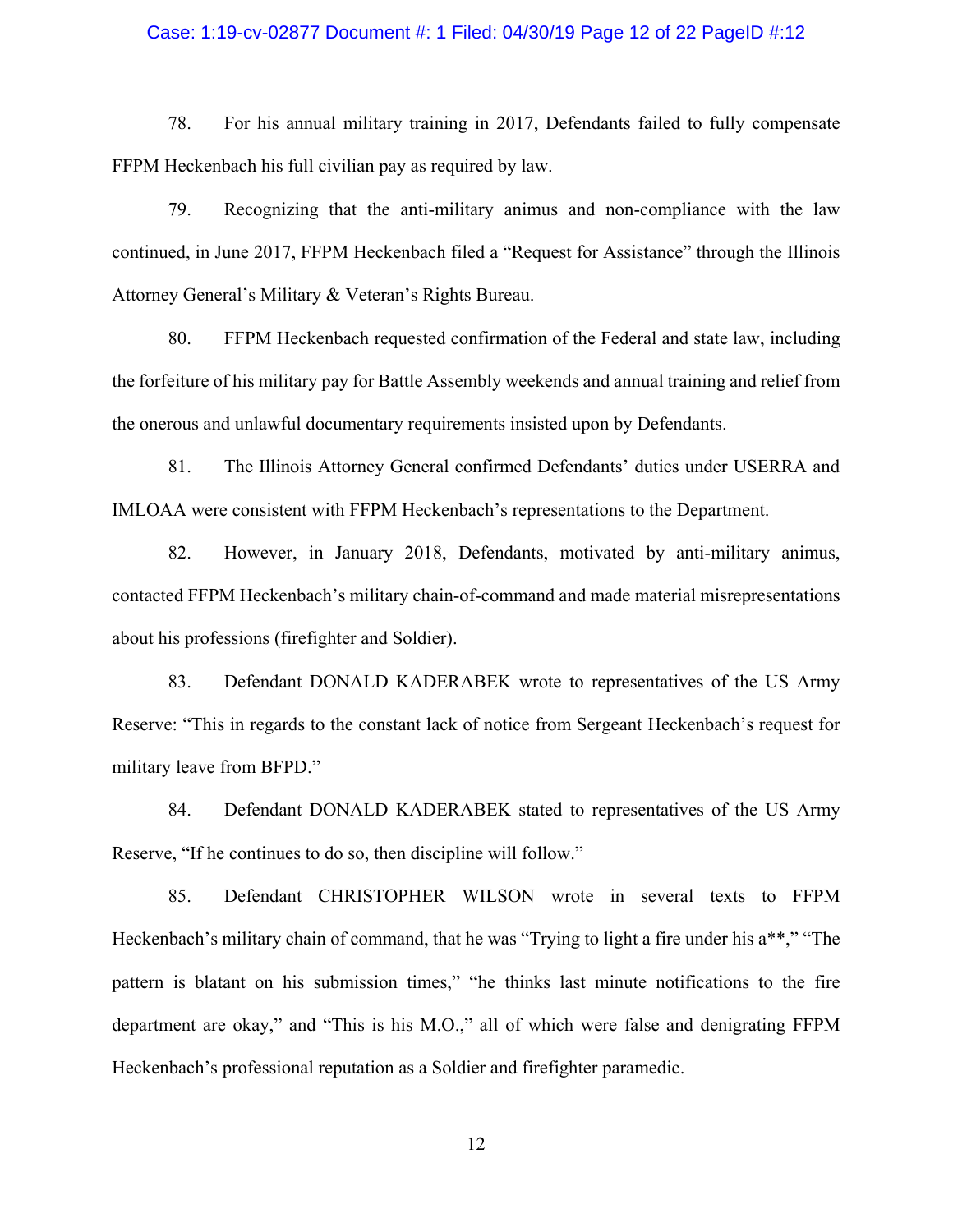### Case: 1:19-cv-02877 Document #: 1 Filed: 04/30/19 Page 13 of 22 PageID #:13

86. Defendants complained and misrepresented to the Army that FFPM Heckenbach was not following the rules on requesting leave and had been a "problem" for years.

87. Defendants hosted a conference call with FFPM Heckenbach's US Army Reserve Command to discuss his lack of adhering to the notification requirements set forth by the District, none of which were required by law.

88. Upon information and belief, Defendants sought to have the US Army Reserve order FFPM Heckenbach to obey the unlawful requirements of his civilian public employer rather than follow the law.

89. Defendant DONALD KADERABEK stated to FFPM Heckenbach in January 2018, immediately following the conference call "You heard it here; we're tired of your sh\*\*. We've been putting up with your sh<sup>\*\*</sup> for over a year. The chief has done nothing but bend over backwards for you and all you want to do is f\*\*\* around. These f\*\*\*ing games are going to stop."

90. Also in January 2018, Defendant DONALD KADERABEK threatened FFPM Heckenbach by physically intimidating him while screaming "Look up and look at me. You little f\*\*\*ing pimp."

91. The discrimination, retaliation, hostility, harassment, and shifting sands requirements for military leave, pay, notice, and documentation nearly resulted in Defendant DONALD KADERABEK physically striking FFPM Heckenbach.

92. In February 2018, FFPM Heckenbach filed a grievance with his local union.

93. After the grievance, the hostility and harassment did not abate, rather, continued.

94. Defendants' conduct set the tone that it was acceptable and authorized to belittle FFPM Heckenbach and to portray him as "a trouble-maker."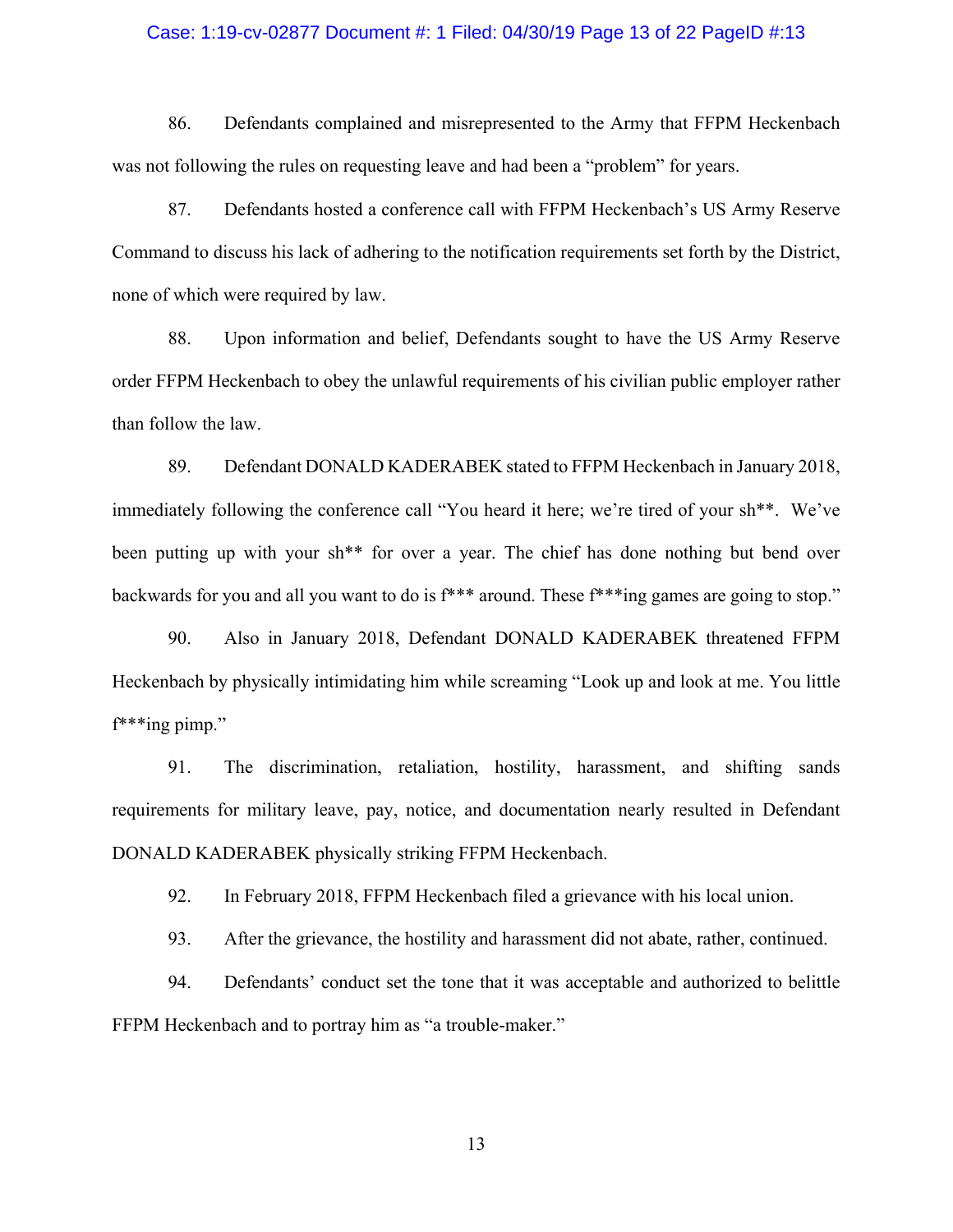#### Case: 1:19-cv-02877 Document #: 1 Filed: 04/30/19 Page 14 of 22 PageID #:14

95. Defendants' conduct resulted in stigmatizing FFPM Heckenbach as an outsider, a pot-stirrer, a trouble maker, and because Defendant JEFFREY JANUS can mistreat him, the Fire Chief, others can too.

96. In August 2018, FFPM Heckenbach requested back pay from 2014 through 2018 because the Defendants incorrectly calculated his Differential Pay while on Active and Inactive Duty.

97. Defendants did not follow the proper calculations as set forth in the IMLOAA.

98. Other Illinois public employers, for example, the Chicago Police Department and the Sycamore, Illinois Fire Department, follow the calculation FFPM Heckenbach presented to Defendants, which is derived directly from the applicable statute.

99. The amount of back pay presently due is \$27,547.61.

100. Defendants' repeated refusals to comply with state law pay requirements violates USERRA's anti-discrimination provisions as negatively affecting a material condition of FFPM Heckenbach's employment.

101. To date, FFPM Heckenbach's back pay has not been paid and he has incurred attorneys' fees, costs, and interest to vindicate his rights under Federal and Illinois law.

102. FFPM Heckenbach's service in the United States Army Reserve was a motivating factor in Defendants' decisions to deny his compensation, create unlawful demands for military leave paperwork and notice, and to discriminate and retaliate against FFPM Heckenbach, to harass, intimidate, and ostracize him at work, to include repeatedly defaming him to the United States Army Reserve and within the Fire Protection District.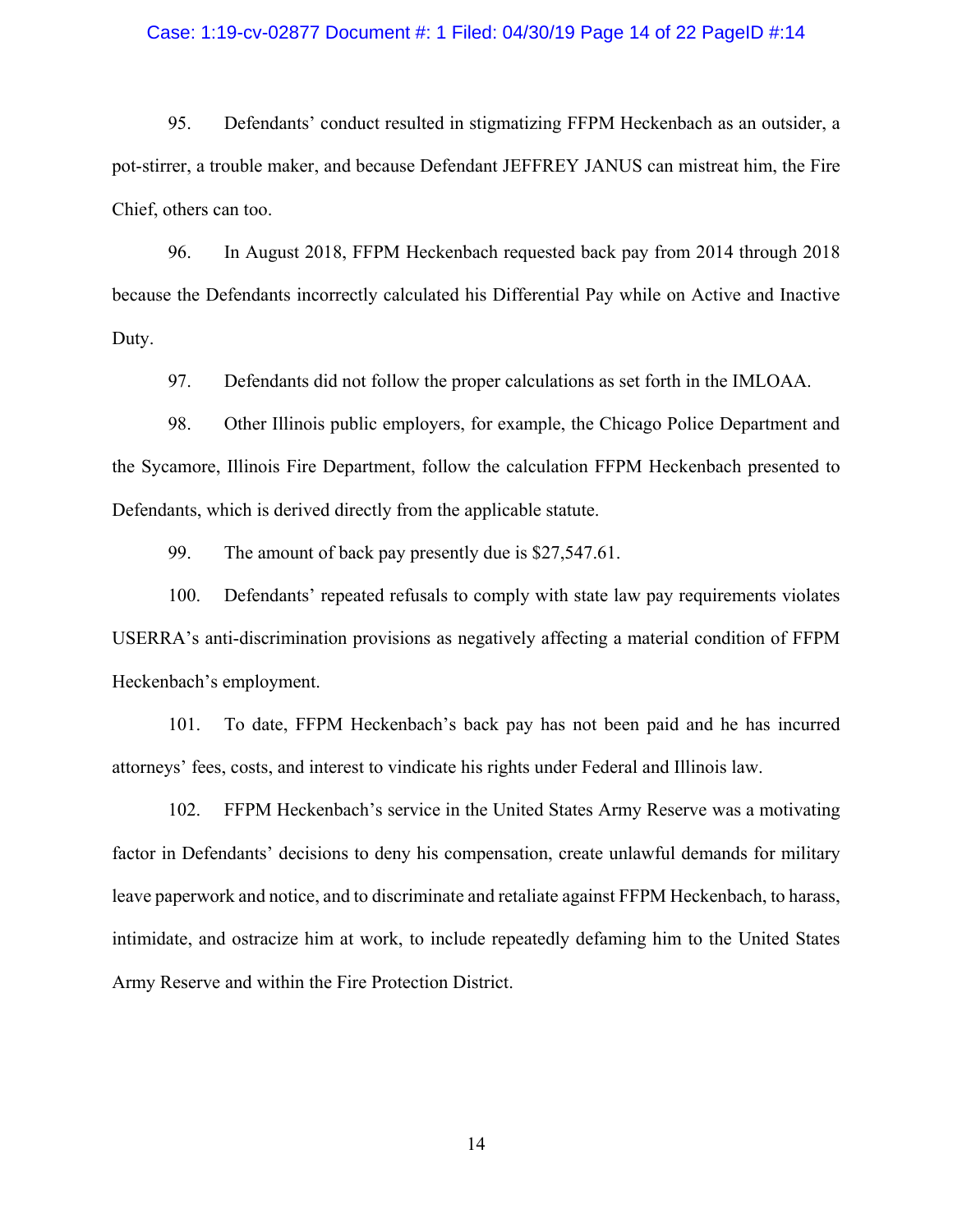#### Case: 1:19-cv-02877 Document #: 1 Filed: 04/30/19 Page 15 of 22 PageID #:15

103. Defendants' denying FFPM Heckenbach his accrual of vacation days and benefit time, forcing him to take unpaid leave, and denying his legally required compensation during his active duty violates USERRA and IMLOAA.

## **CLAIMS**

# **COUNT I (***USERRA: Failure to Provide Differential Pay***)**

104. Plaintiff incorporates the allegations raised in paragraphs 1 through 103 above.

105. USERRA prohibits discrimination in employment against individuals who have been called to duty in the uniformed service, and retaliation against those who avail themselves of the rights guaranteed to them by USERRA.

106. Specifically, 38 U.S.C. § 4311 provides that an employee may not be denied a "benefit of employment" because of the employee's membership in the uniformed service.

107. Proper compensation is a "benefit of employment" as that term is broadly defined under section 4303(2) of USERRA, 38 U.S.C. § 4303(2).

108. Defendants discriminated and retaliated against FFPM Heckenbach in violation of USERRA when they willfully and repeatedly refused to properly compensate him after he provided the law, sought the Assistance of the Illinois Attorney General, filed a union grievance, and attempted to resolve this matter prior to the filing of this Complaint.

109. Defendants' violations of USERRA were willful and FFPM Heckenbach requests an award of liquidated damages pursuant to 38 U.S.C. § 4323(d)(1)(C).

110. Defendants misapplied the law to deny FFPM Heckenbach \$27,547.61 in statutorily required differential pay between October 2014 and the present.

## **COUNT II** *(USERRA: Disparate Treatment Discrimination and Retaliation)*

111. Plaintiff incorporates the allegations raised in paragraphs 1 through 103 above.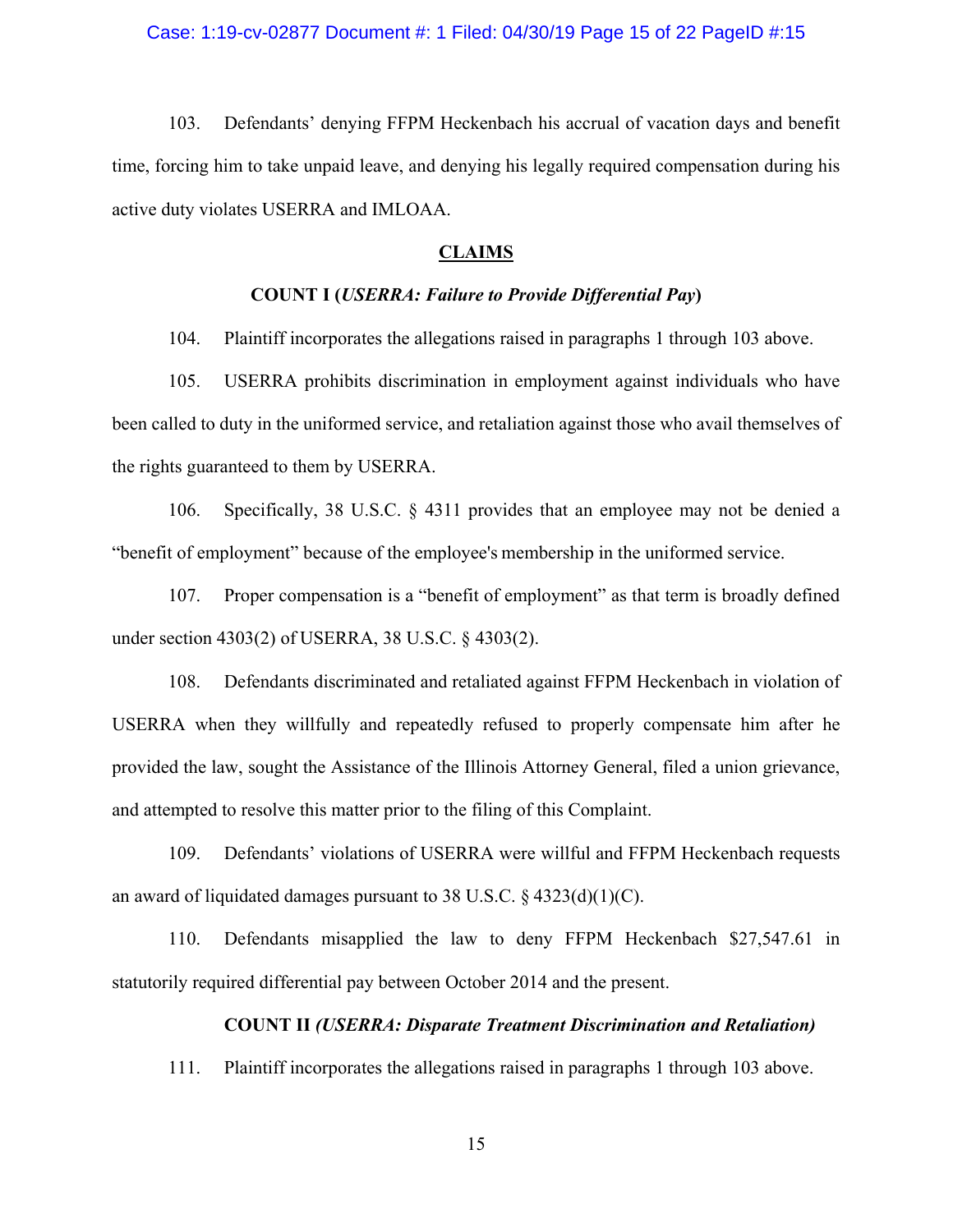#### Case: 1:19-cv-02877 Document #: 1 Filed: 04/30/19 Page 16 of 22 PageID #:16

112. USERRA prohibits discrimination in employment against individuals who have been called to duty in the uniformed service, and retaliation against those who avail themselves of the rights guaranteed to them by USERRA.

113. Specifically, 38 U.S.C. § 4311 provides that an employee may not be denied a "benefit of employment" because of the employee's membership in the uniformed service.

114. Proper compensation is a "benefit of employment" as that term is broadly defined under section 4303(2) of USERRA, 38 U.S.C. § 4303(2).

115. Defendants discriminated and retaliated against FFPM Heckenbach in violation of USERRA when they willfully refused to properly compensate him.

116. The opportunity to select work hours is a "benefit of employment" as that term is broadly defined under § 4303(2) of USERRA, 38 U.S.C. §4303(2).

117. Defendants discriminated against FFPM Heckenbach in violation of USERRA when the Village forced him to alter his work schedule, secure shift trades, and compelled him to use his vacation or personal days to perform military service.

118. USERRA prohibits retaliation for having taken an action to enforce a protection afforded an individual under USERRA or for having exercised a right provided for under USERRA. Specifically, section 4311(b) provides that an employer may not discriminate in employment or take any adverse employment action against any person regardless of whether they have performed service in the uniformed service. 38 U.S.C. § 4311(b).

119. Defendants discriminated against FFPM Heckenbach in violation of USERRA when they demanded paperwork, orders, leave requests, schedules, pay stubs, and changed those requirements repeatedly, none of which was required by law, which constitutes harassment and hostility motivated by anti-military animus.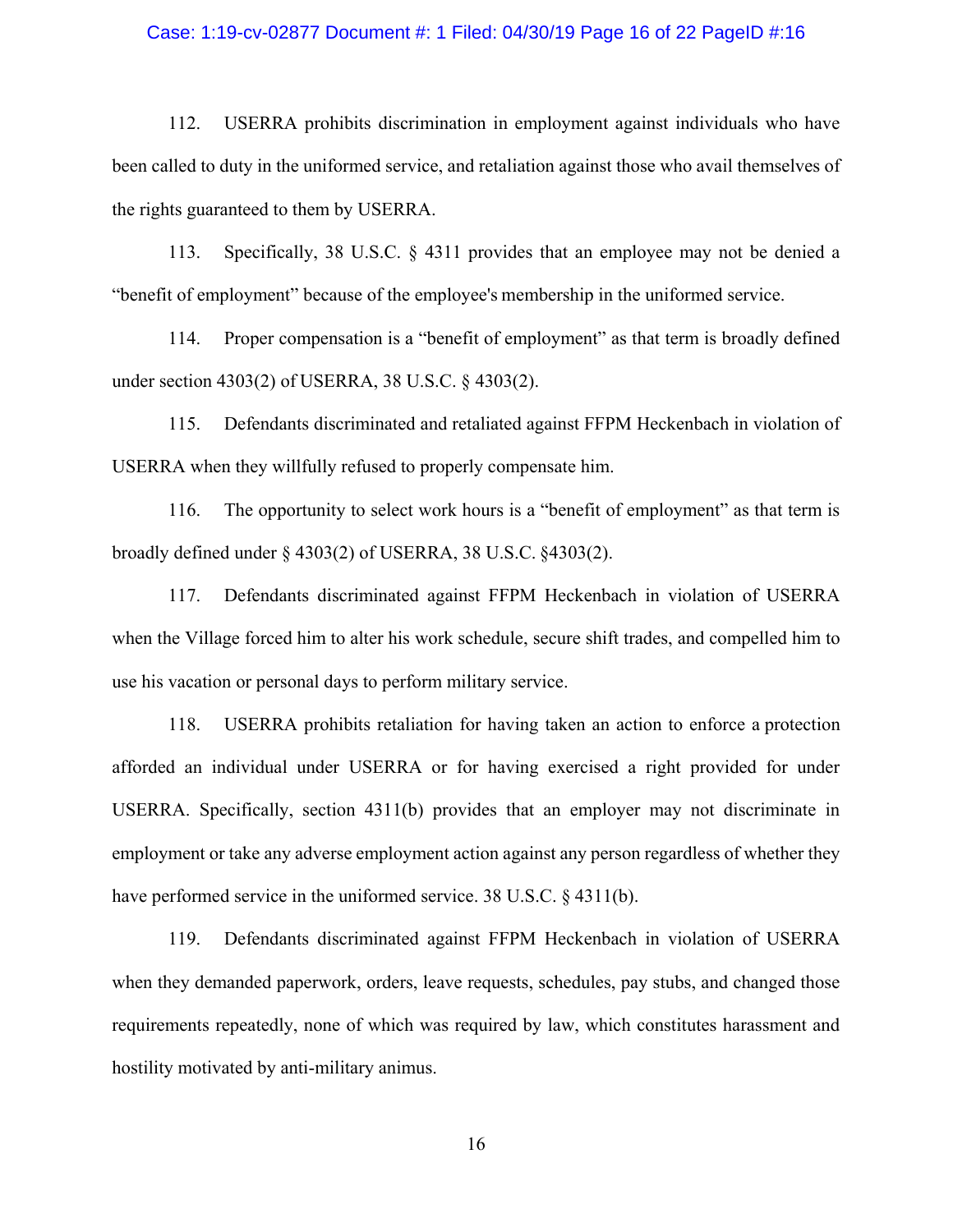#### Case: 1:19-cv-02877 Document #: 1 Filed: 04/30/19 Page 17 of 22 PageID #:17

120. Defendants discriminated against FFPM Heckenbach in violation of USERRA by creating a hostile work environment, by engaging in a series of increasingly more severe reprisals by demanding paperwork not required by law, ostracizing him, making him a pariah, and setting conditions for others to be distrustful and disrespectful of him, to include making false reports to his military chain of command, because he sought to vindicate his rights under the law.

121. USERRA provides that the term "employer" means any person, institution, organization, or other entity that pays salary or wages for work performed or that has control over employment opportunities. 38 U.S.C. §4303 (4)(A). As such, individual supervisors may be held personally liable under USERRA if they have a direct influence over performance related decisions.

122. Defendants JANUS, KADERABEK, and WILSON had direct influence over the decisions giving rise to violations of the law, to include failing to compensate FFPM Heckenbach as required by law during mobilization, requiring him to find "trades" or use personal time instead of military leave, demanding excessive paperwork not required by law for monthly drill weekends and other military duties, creating a hostile and harassing work environment, verbally and physically assaulting him, calling him a "little f\*\*\*ing pimp," defaming FFPM Heckenbach with his military command, and setting conditions for FFPM Heckenbach to be ostracized and viewed as non-trustworthy.

123. Defendants' violations of USERRA were willful and FFPM Heckenbach requests an award of liquidated damages pursuant to 38 U.S.C. § 4323(d)(1)(C).

124. Because of Defendants' actions, FFPM has suffered injuries and damages including but not limited to, loss of past and future earnings, loss of past and future benefits, damage to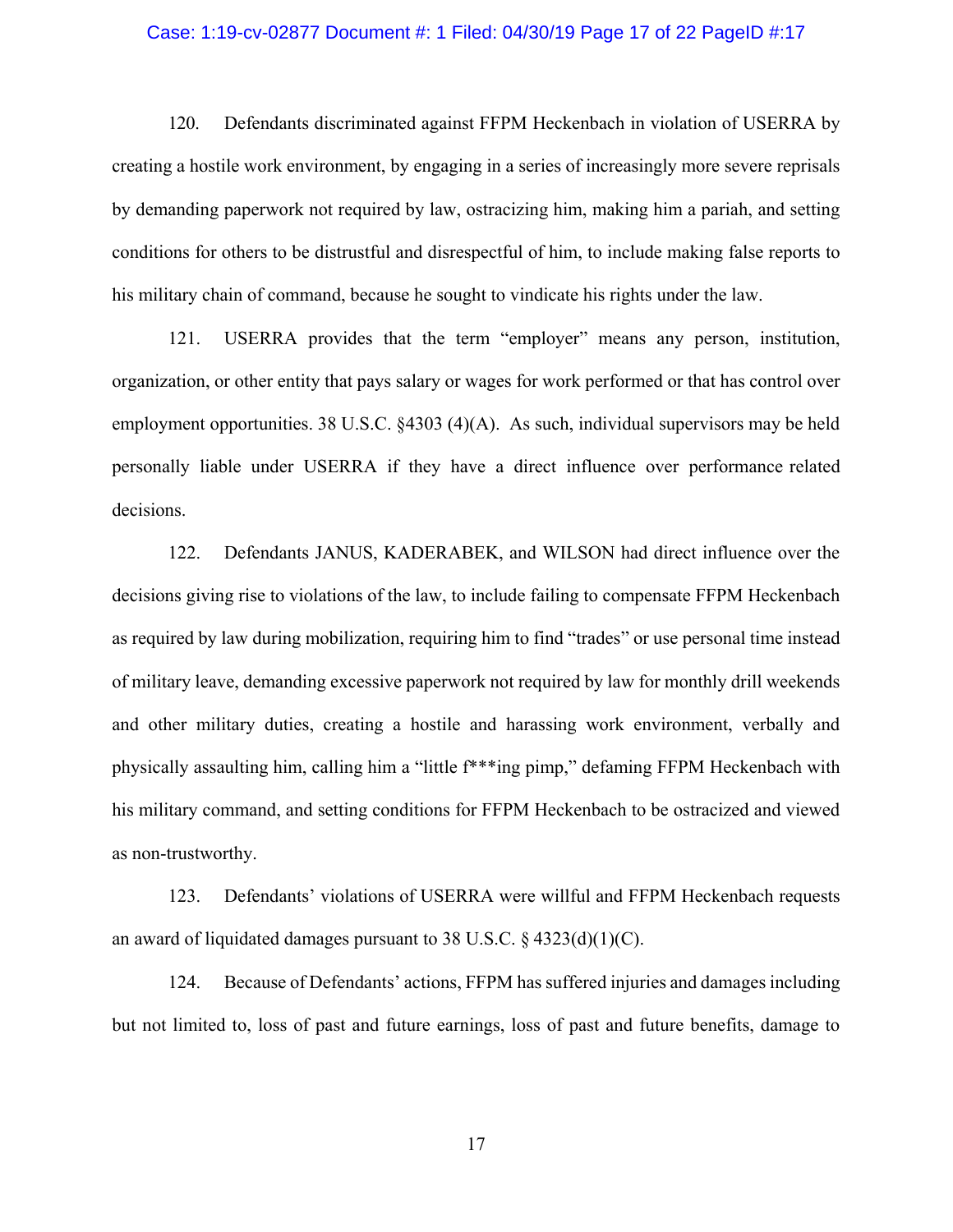#### Case: 1:19-cv-02877 Document #: 1 Filed: 04/30/19 Page 18 of 22 PageID #:18

professional reputation, undue pain and suffering, emotional distress, and other make whole damage.

#### **COUNT III (***USERRA: Hostile Work Environment***)**

125. Plaintiff incorporates the allegations raised in paragraphs 1 through 103 above.

126. USERRA prohibits discrimination in employment against individuals who have been called to duty in the uniformed service, and retaliation against those who avail themselves of the rights guaranteed to them by USERRA.

127. Specifically, 38 U.S.C. § 4311 provides that an employee may not be denied a "benefit of employment" because of the employee's membership in the uniformed service.

128. USERRA also prohibits retaliation for having taken an action to enforce a protection afforded an individual under USERRA or for having exercised a right provided for under USERRA. Specifically, section 4311(b) provides that an employer may not discriminate in employment or take any adverse employment action against any person regardless of whether they have performed service in the uniformed service. 38 U.S.C. § 4311(b).

129. Defendants discriminated against FFPM Heckenbach in violation of USERRA when they demanded paperwork, orders, leave requests, schedules, pay stubs, and changed those requirements repeatedly, none of which was required by law, which constitutes harassment and hostility motivated by anti-military animus.

130. Defendants also discriminated against FFPM Heckenbach in violation of USERRA by creating a hostile work environment in engaging in a series of increasingly more severe reprisals by demanding paperwork not required by law, ostracizing him, making him a pariah, and setting conditions for others to be distrustful and disrespectful of him, to include making false reports to his military chain of command, because he sought to vindicate his rights under the law.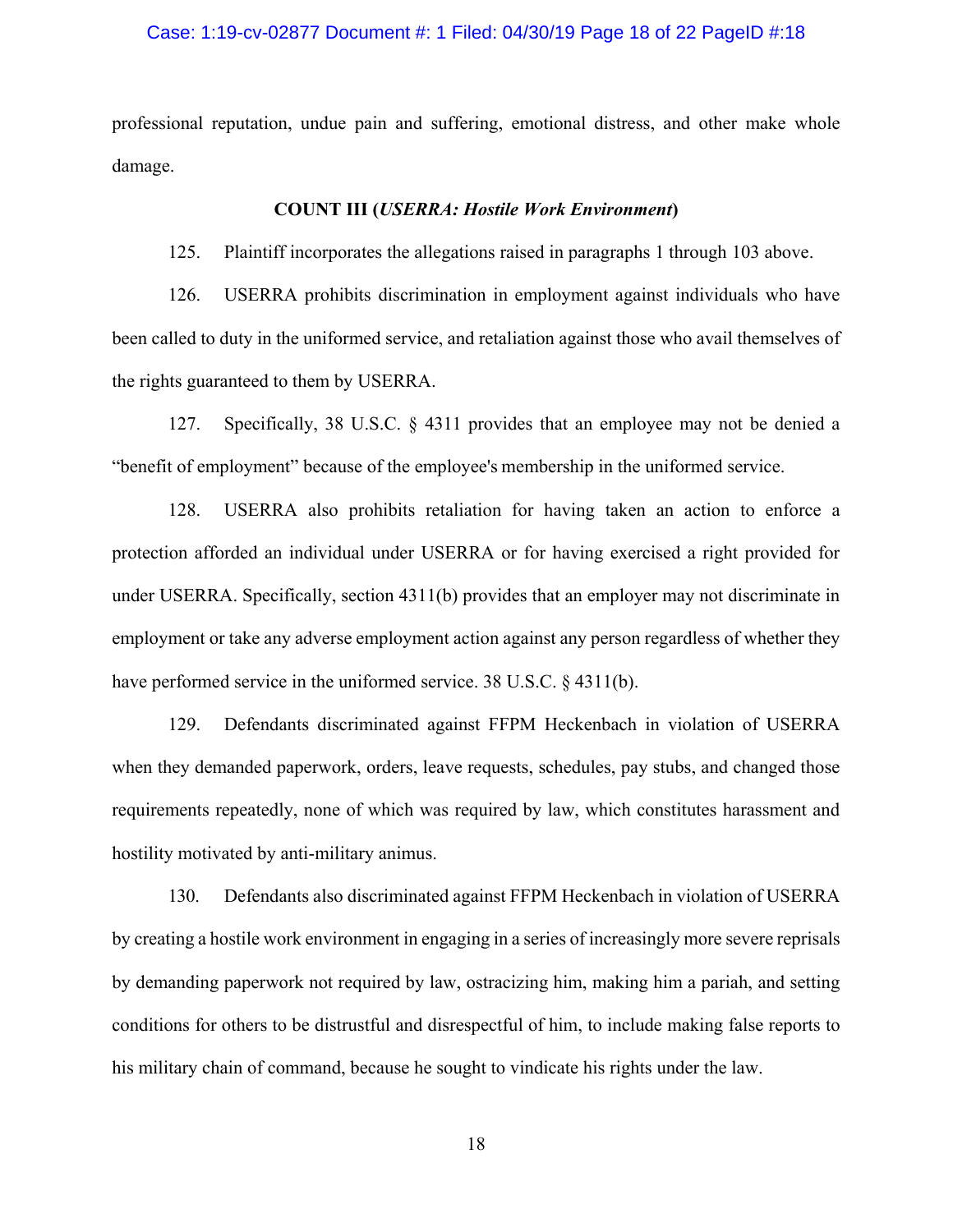#### Case: 1:19-cv-02877 Document #: 1 Filed: 04/30/19 Page 19 of 22 PageID #:19

131. Defendants also discriminated and retaliated against Plaintiff by requiring him to find "trades" or use personal time instead of military leave, demanding excessive paperwork not required by law for monthly drill weekends and other military duties, creating a hostile and harassing work environment, verbally and physically assaulting him, defaming FFPM Heckenbach with his military command, and setting conditions for FFPM Heckenbach to be ostracized and viewed as non-trustworthy.

# **COUNT IV** *(Illinois Military Leave of Absence Act)*

132. Plaintiff incorporates the allegations raised in paragraphs 1 through 103 above.

133. The Illinois Military Leave of Absence Act states that any member of the Reserve who is mobilized to active duty shall continue during the period of active duty to receive his or her benefits and regular compensation as a State employee, minus an amount equal to his or her military active duty base pay, commonly referred to as "differential pay."\

134. The Illinois Military Leave of Absence Act also requires public employees to be granted military leave for military duties.

135. Defendants misapplied the law to deny FFPM Heckenbach \$27,547.61 in statutorily required differential pay between October 2014 and the present.

136. Defendants compelled FFPM Heckenbach to take vacation and personal days by refusing to grant him military leave as required under the IMLOAA which caused \$15,936.48 in lost vacation wages.

## **COUNT V (***Defamation Per Se***)**

137. Plaintiff incorporates the allegations raised in paragraphs 1 through 103 above.

138. Defendant DONALD KADERABEK threatened FFPM Heckenbach by physically intimidating him while screaming "Look up and look at me. You little f\*\*\*ing pimp."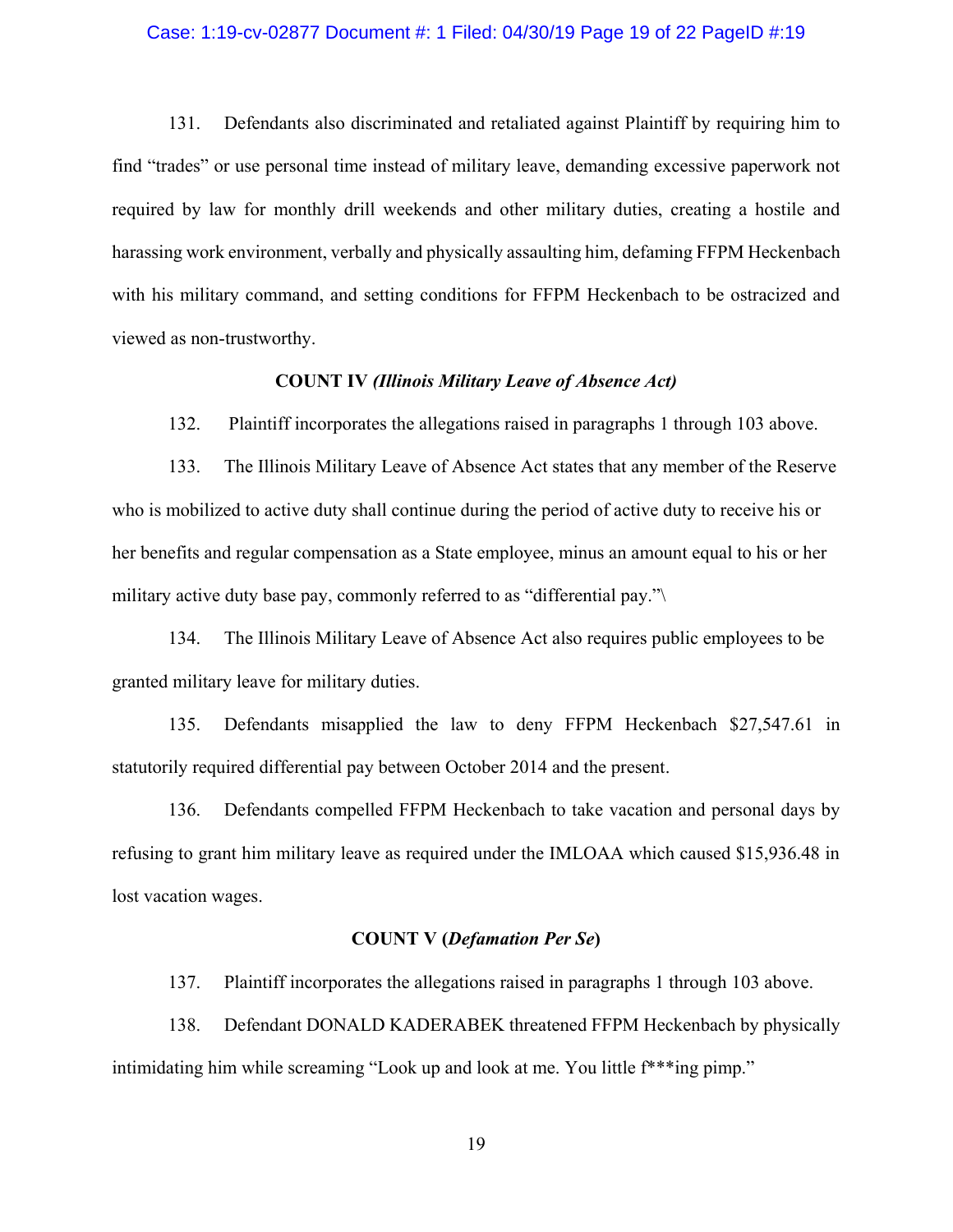#### Case: 1:19-cv-02877 Document #: 1 Filed: 04/30/19 Page 20 of 22 PageID #:20

139. Defendant KADERABEK screamed your "little f<sup>\*\*\*</sup>ing games are going to stop."

140. Defendant KADERABEK stated to FFPM Heckenbach's military command that his insubordination and failure to follow requirements would result in discipline.

141. Defendant WILSON wrote in several texts to FFPM Heckenbach's military chain of command, that he was "Trying to light a fire under his a\*\*," "The pattern is blatant on his submission times," "he thinks last minute notifications to the fire department are okay," and "This is his M.O.," all of which were false and casting FFPM Heckenbach in a negative light with his military command.

142. Individual Defendants were working as agents of their employer within the scope of their employment and their employer is vicariously liable for the malfeasance of its employees.

143. These falsehoods were defamatory *per se* because they are so obviously and materially harmful to FFPM Heckenbach, that injury to his reputation may be presumed.

144. These falsehoods cast FFPM Heckenbach as a bad employee, non-team player, unable to follow orders, dishonest, questioning of his integrity, disrespectful, unprofessional, and insubordinate to District Officers, thereby prejudicing him as a military non-commissioned officer and professional firefighter and paramedic.

145. This conduct was willful, wanton, malicious, and the statements were made with actual malice.

146. The publication of these falsehoods to third parties was not privileged.

147. As a direct and proximate cause of these actions, FFPM Heckenbach has suffered injuries and damages, including but not limited to damage to his professional reputation as a military non-commissioned officer and loyal public servant.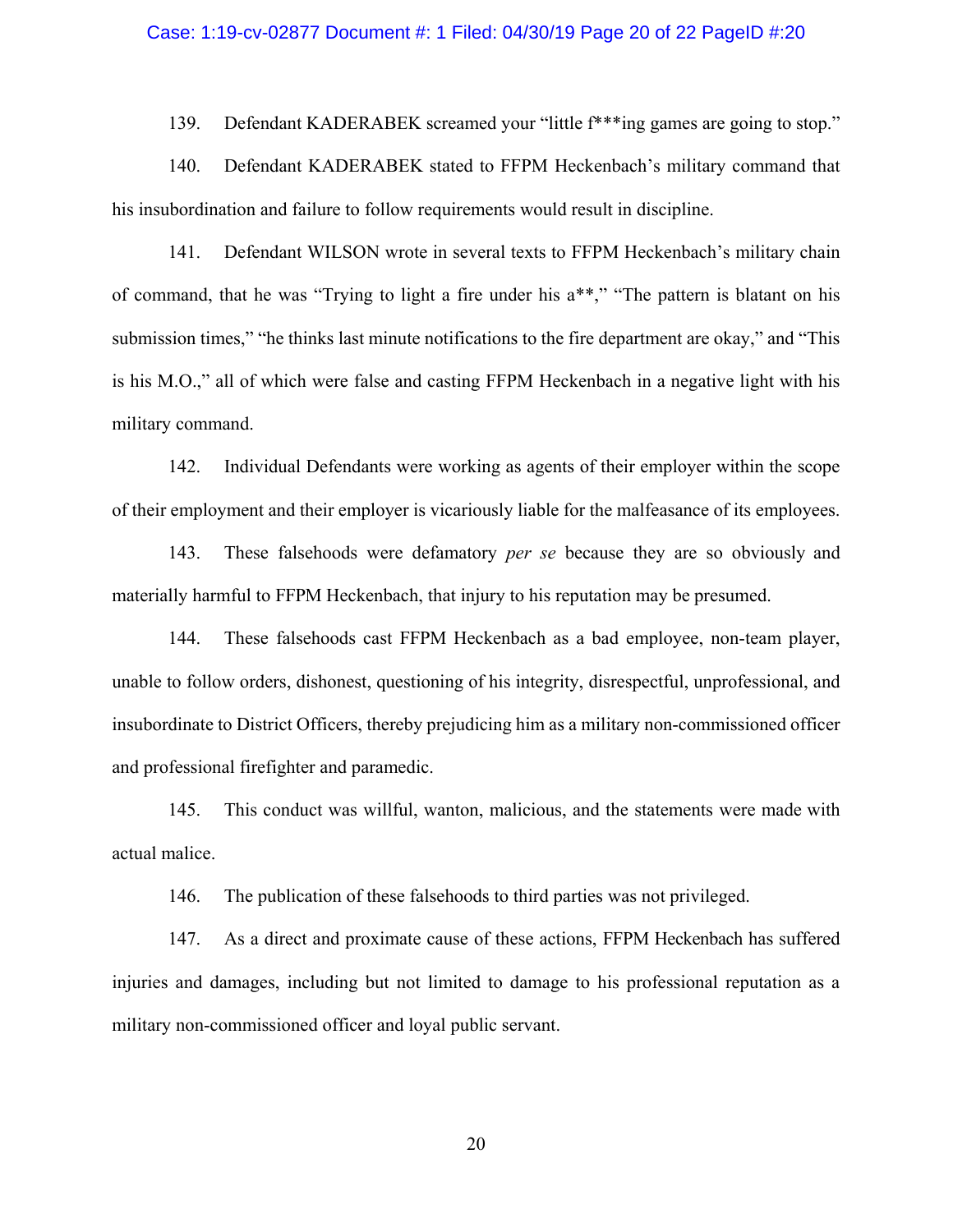# **RELIEF SOUGHT**

WHEREFORE, FFPM Heckenbach respectfully seeks that the Court order the following relief:

- A. Declaratory and injunctive relief requiring Defendants to implement policies against discriminating and retaliating against military service members.
- B. Compensatory damages, including but not limited to, back-pay and actual damages, loss of past and future earnings, loss of benefit time, emotional distress, damage to professional reputation, humiliation, embarrassment, and pain and suffering.
- C. An order directing Defendants to pay Plaintiff \$27,547.61 in back pay.
- D. An order directing Defendants to pay \$15,936.48 in lost vacation and personal wages/benefits.
- E. Liquidated damages for Defendants' willful and repeated violations of USERRA conduct known by Defendants to be prohibited – pursuant to 38 U.S.C.  $\frac{4323(d)(1)(C)}{2}$ .
- F. An order requiring compliance pursuant to 38 U.S.C.  $\S$  4323(d)(1)(A).
- G. Punitive damages for Defendants' defaming statements, made with actual malice, maligning his professional integrity as a career Soldier and firefighter paramedic.
- H. Costs of suit, inclusive of reasonable attorneys' fees, expert witness fees, and other litigation expenses.
- I. Interest, costs and disbursements.
- J. Such other and further relief as the Court may deem just and proper.